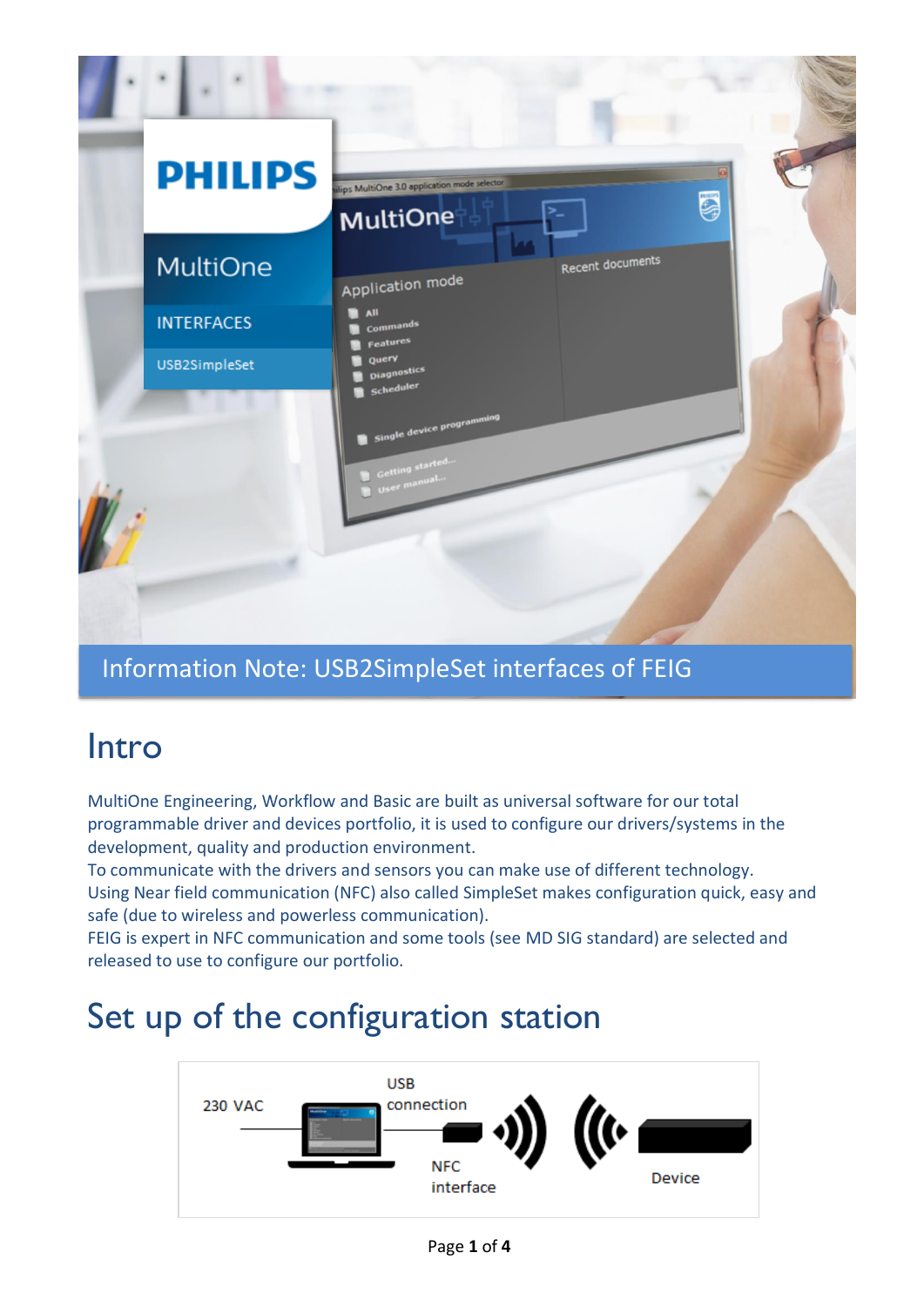#### Components:

- 1. PC, laptop or Tablet
	- windows operating 8.0, 8.1, 10
	- USB 2.0 or 3.0 with enough power for the interface
	- power mode of PC on best performance
- 2. Released FEIG interface (see overview)
- 3. Philips LED device with NFC technology
	- driver on the described distance of the interface
	- position of the antenna as described
	- keep device still until ok signal appears
- 4. MultiOne software (free downloadable)

# Released tools of FEIG

We released 3 different tools of FEIG to operate with MultiOne:

| <b>Type of tool</b> | <b>Name</b>                                                   | <b>12 NC</b> | <b>Components</b>                                                                                                                             | <b>Distance</b>                          | <b>Position</b><br>antenna's | <b>Engineering</b><br><b>Workflow</b><br>CommandLine | <b>Basic</b> |
|---------------------|---------------------------------------------------------------|--------------|-----------------------------------------------------------------------------------------------------------------------------------------------|------------------------------------------|------------------------------|------------------------------------------------------|--------------|
|                     | <b>LCN9610</b><br><b>FEIG MultiOne</b><br>SimpleSet Interface | 929000999406 | 1 Tool<br>1 USB cable<br>$\bullet$                                                                                                            | 1 <sub>cm</sub>                          |                              | $\bullet$                                            |              |
|                     | LCN9620<br>FEIG MultiOne<br>SimpleSet Interface               | 929000999506 | 1 Tool<br>$\bullet$<br>1 USB cable<br>٠                                                                                                       | 1 <sub>cm</sub>                          |                              |                                                      |              |
|                     | LCN9630<br>FEIG MultiOne<br>SimpleSet Interface               | 929001546306 | Basic box:<br>1 universal power<br>٠<br>connector<br>1 power adapter cable<br>1 reader (LCN 9630)<br>1 USB cable<br>٠<br>1 antenna with cable | $1 - 20$ cm<br>(depending on<br>antenna) |                              | $\bullet$                                            |              |

Datasheets of these tools are available on the FEIG website:

LCN9610:

https://www.feig.de/fileadmin/user\_upload/Downloads/Datenblaetter/Data\_sheet\_Identification [Handheld\\_Readers\\_ID\\_ISC\\_PRH101\\_102.pdf](https://www.feig.de/fileadmin/user_upload/Downloads/Datenblaetter/Data_sheet_Identification_Handheld_Readers_ID_ISC_PRH101_102.pdf)

#### LCN9620:

https://www.feig.de/fileadmin/user\_upload/Downloads/Datenblaetter/Data\_sheet\_Identification [Desktop\\_Reader\\_ID\\_CPR30.pdf](https://www.feig.de/fileadmin/user_upload/Downloads/Datenblaetter/Data_sheet_Identification_Desktop_Reader_ID_CPR30.pdf)

LCN9630:

https://www.feig.de/fileadmin/user\_upload/Downloads/Datenblaetter/Data\_sheet\_Identification [Desktop\\_Reader\\_ID\\_ISC\\_MR102.pdf](https://www.feig.de/fileadmin/user_upload/Downloads/Datenblaetter/Data_sheet_Identification_Desktop_Reader_ID_ISC_MR102.pdf)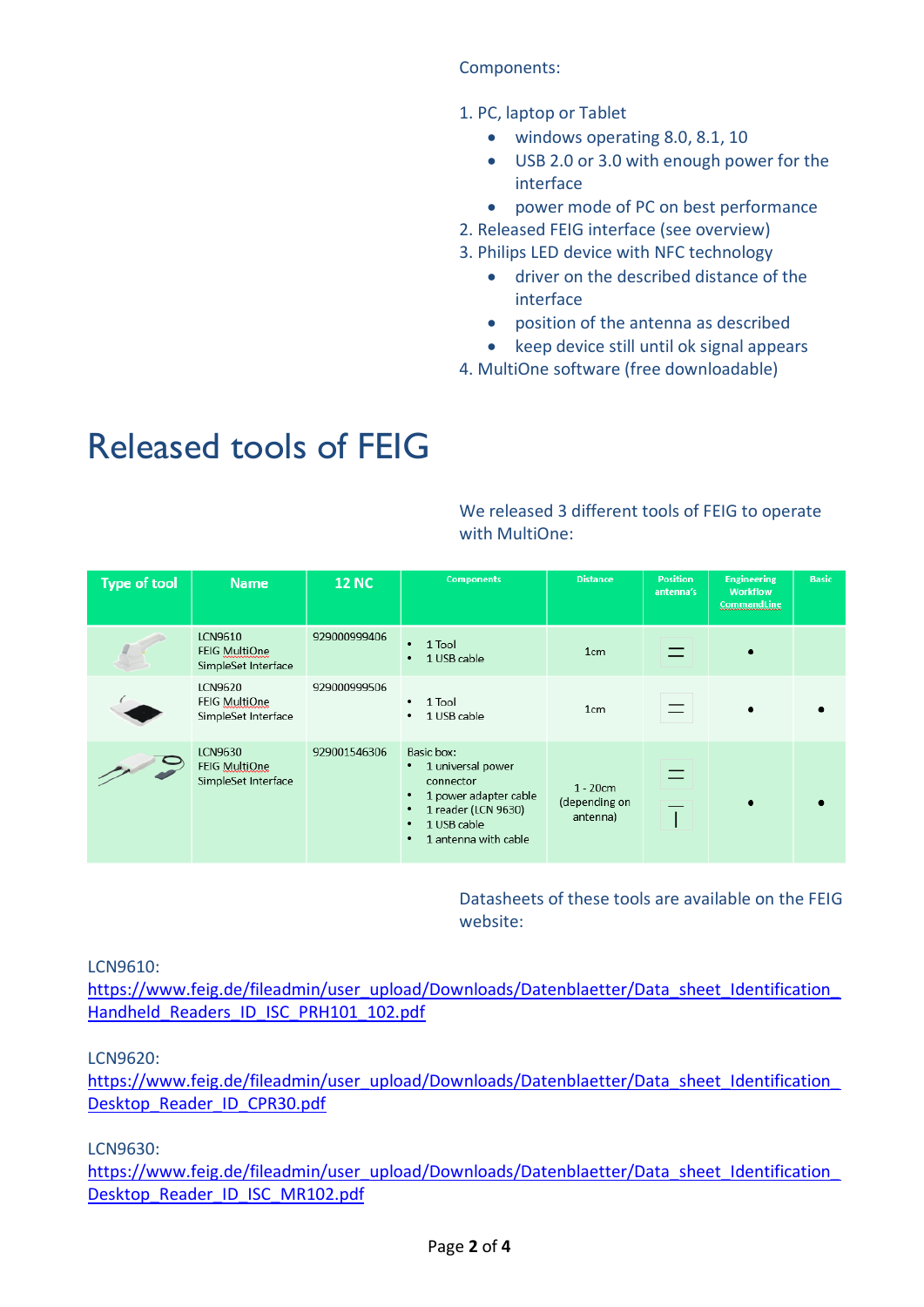# Where to use which interface

| <b>Type of tool</b> | <b>Name</b>                                  | <b>Use</b>                                                                                                                                                                                                                                                              |
|---------------------|----------------------------------------------|-------------------------------------------------------------------------------------------------------------------------------------------------------------------------------------------------------------------------------------------------------------------------|
|                     | LCN9610<br>FEIG MultiOne SimpleSet Interface | Configuration of drivers<br>Handheld tool<br>Button must not be used<br>٠<br>Direct contact with device<br>٠                                                                                                                                                            |
|                     | LCN9620<br>FEIG MultiOne SimpleSet Interface | Configuration of drivers<br>Can be build in table<br>$\bullet$<br>Integrated in test or production tool<br>Direct contact with device                                                                                                                                   |
|                     | LCN9630<br>FEIG MultiOne SimpleSet Interface | Configuration of drivers and Luminaire<br>More powered interface, larger detection field<br>Replaceable antenna (different solutions)<br>Compact antenna for luminaires<br>Carton, thin plastic, glass in between antenna's (no metal<br>$\Rightarrow$ cage of Faraday) |

### Interface tool FEIG LCN9630



The basic box (LCN9630) consists of:

- 1. Power converter
- 2. NFC reader (LCN9630)
- 3. USB cable
- 4. Antenna with housing and cable

It is also possible to make use of different antenna's that can connect and work with this LCN9630 reader

| See possible variant in table below. |  |  |  |
|--------------------------------------|--|--|--|
|--------------------------------------|--|--|--|

|               | <b>Type of antenna</b> | <b>Name (FEIG)</b>   | <b>Use</b>                                                                                                       |
|---------------|------------------------|----------------------|------------------------------------------------------------------------------------------------------------------|
|               |                        | ID ISC.ANT40/30      | PCB is build in Philips housing<br>Part of the LCN9630 box.<br>The code ID ISC.ANT40/30 contains<br>only the PCB |
| $\mathcal{P}$ |                        | ID ISC.ANT340/240    | Elegant flat table model of plastic                                                                              |
| 3             |                        | ID ISC.ANTH200/200   | Handheld model<br>Available with straight or angled<br>handle                                                    |
| Λ             |                        | ID ISC.ANTS370/270-A | Table model with glass housing,<br>for more industrial environment                                               |